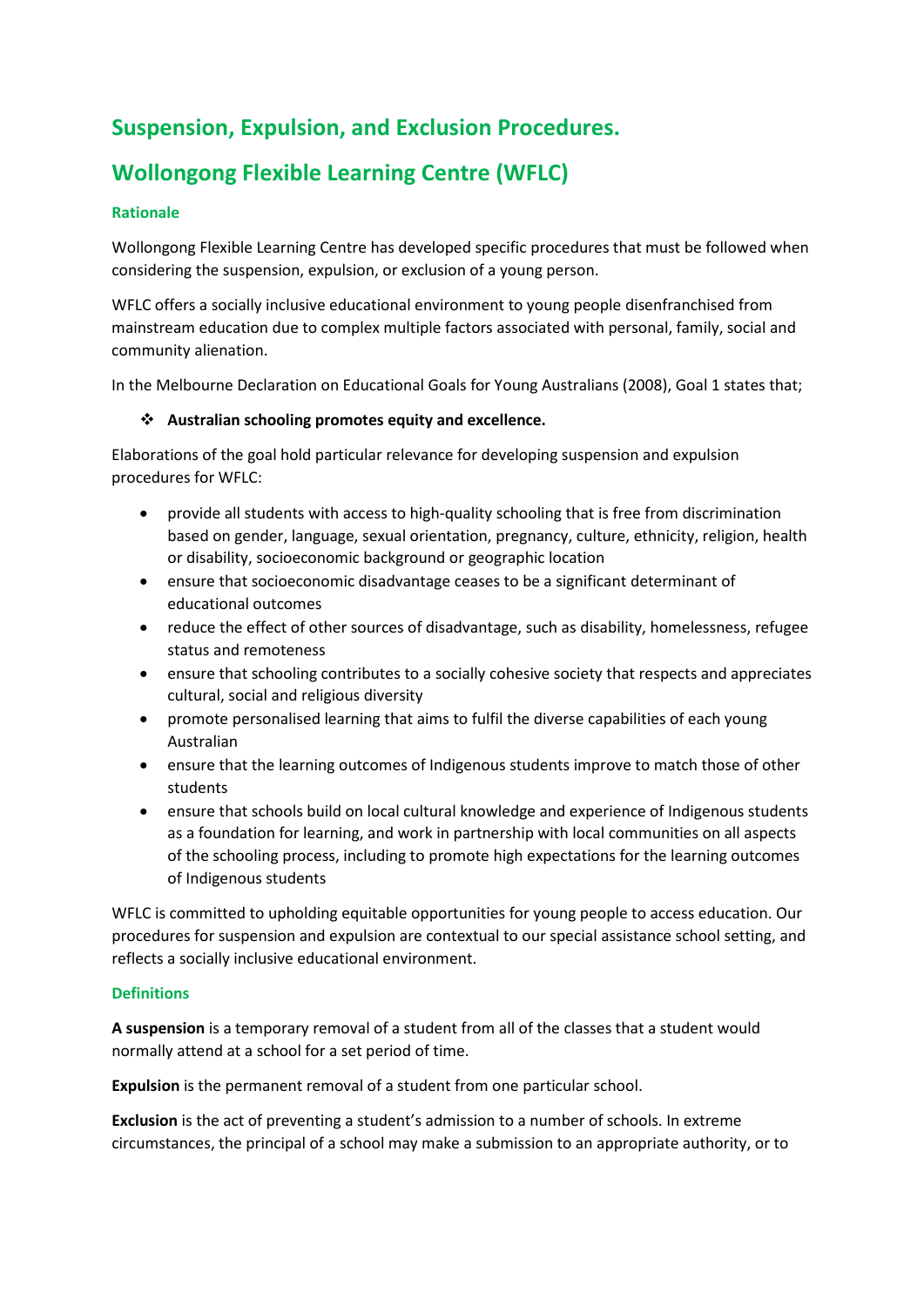other schools, recommending the permanent exclusion of a student from the registration system of which the school is a member, or from other schools.

## **Procedures for Suspension**

In determining whether a young person's actions are serious enough to warrant a suspension, the Network Principal and/or Head of Campus will consider the safety, care and welfare of the young person, staff and other young people. The Network Principal/Head of Campus will:

- Ensure appropriate personalised learning and support strategies and discipline options have been applied and documented in the TASS system, including collaborative problem solving meetings which will be minuted, and documented in TASS.
- review young person personal learning plan goals, adjustments and safety plan
- ensure the young person knows, and understands the four principles of operation, behaviour expectations, and has reviewed and signed both a working agreement and young person code of conduct
- ensure that appropriate support personnel available within the school and externally have been involved
- ensure that a discussion has occurred with the student and parents/carers regarding specific behaviour which the school considers unacceptable and which may lead to suspension
- develop, in conjunction with the school learning support team or appropriate school or appropriate personnel, specific personalised learning and support to assist the student to manage inappropriate behaviour

A young person may be considered for suspension if they are consistently in breach of the school working agreement and principles, and all other strategies as above have been exhausted.

Young people will typically not be suspended for a set period of time, unless as determined on a case by case basis. It is the intention that young people will have a collaborative problem solving meeting and re-attend school as soon as possible. The timeframe for a young person returning to school is dependent on both the school, and parents/carers availability to meet, however it is expected that young people will return to school within 5 days or sooner, where possible.

## **Procedures for Expulsion**

In some serious circumstances, the Network Principal may determine that a young person is to be expelled from the school. Typically, consideration of expulsion is due to the following breaches of the safe and legal principle from the student code of conduct:

- A young person is physically violent: Any young person who is physically violent, resulting in injury, or whose violent behaviour seriously interferes with the safety and wellbeing of others, and this is a particularly severe incident, or is an ongoing issue.
- Is in possession of a weapon, and this is an ongoing risk to the safety of the community
- Is using, dealing, or in possession of an illegal substance (aside from alcohol and tobacco), and this is a particularly severe, or ongoing issue.

In determining whether a young person's actions are serious enough to warrant expulsion, the Network Principal and/or Head of Campus will consider the safety, care and welfare of the young person, staff and other young people. The Network Principal/Head of Campus will: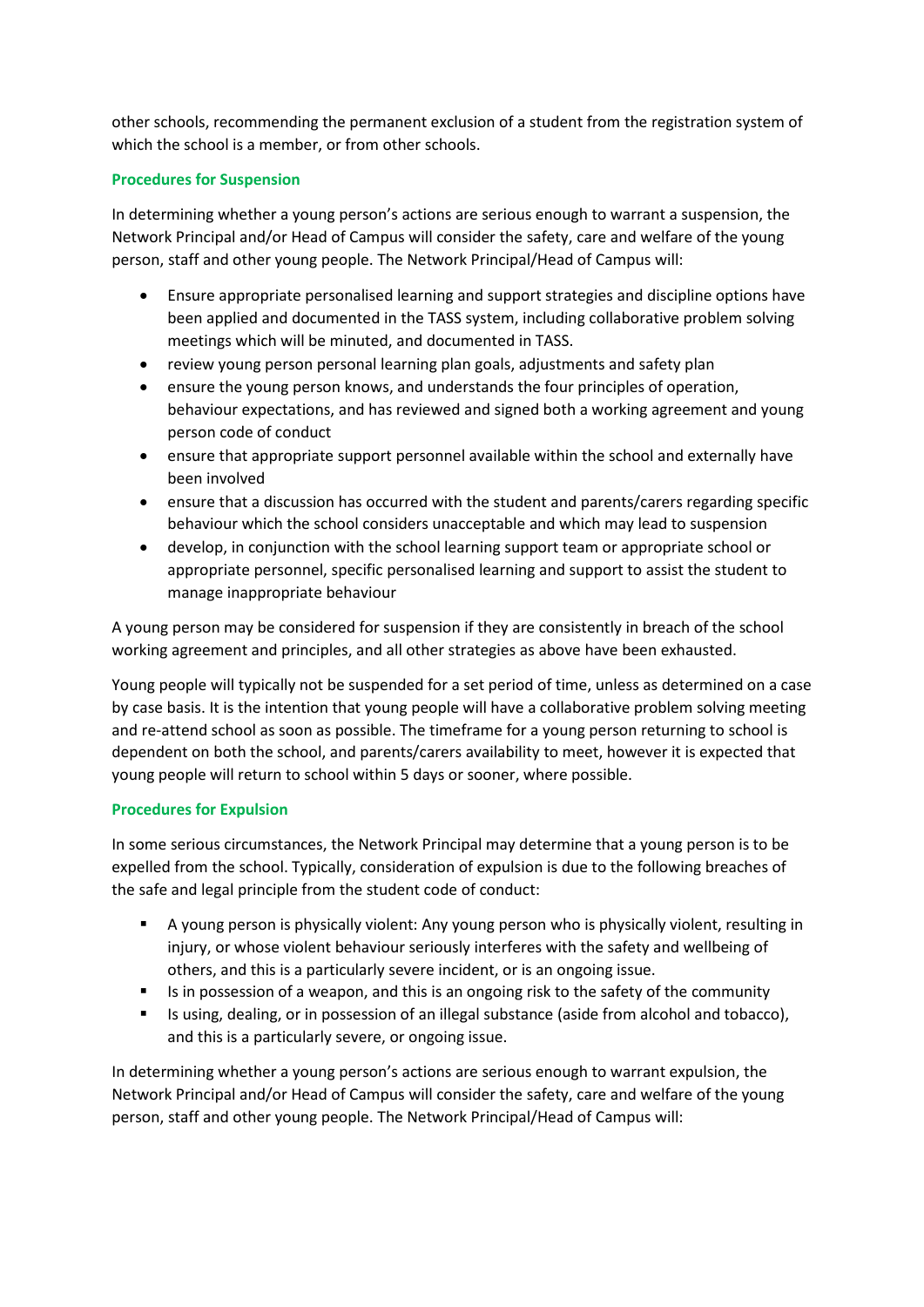- Ensure appropriate personalised learning and support strategies and discipline options have been applied, and documented using TASS notes, including collaborative problem solving meetings which will be minuted and documented in TASS
- Review of personal learning plan goals, adjustments and safety plan
- ensure the young person knows and understands the four principles of operation, behaviour expectations, and has signed both a working agreement and young person code of conduct
- ensure that appropriate support personnel available within the school and externally have been involved
- ensure that a discussion has occurred with the student and parents/carers regarding specific behaviour which the school considers unacceptable and which may lead to expulsion
- develop, in conjunction with the school learning support team or appropriate school or appropriate personnel, specific personalised learning and support to assist the student to manage inappropriate behaviour
- Consideration given to a part time enrolment/engagement plan

### **Procedures for Exclusion**

Whilst ultimately determined on a case by case basis, the position of WFLC is that we would not seek to prevent a young person from enrolling in another school. However, WFLC will give appropriate information to other schools/systems so that they may make the best decision for their setting. WFLC will always inform any potential school of all issues of concern, provide supporting paperwork and evidence, and support a transition however possible, whilst continuing to advocate for all young people.

### **Procedural Fairness**

WFLC is committed to procedural fairness when making descions regarding suspension, expulsion, or exclusion

Procedural fairness is a basic right of all when dealing with authorities. Procedural fairness refers to what are sometimes described as the 'hearing rule' and the 'right to an unbiased decision'. The 'hearing rule' includes the right of the person against whom an allegation has been made to:

- Know the allegations related to a specific matter and any other information which will be taken into account in considering the matter
- Allegations regarding young person behaviour will be clearly communicated both in writing, and through the collaborative meeting process before consideration of suspension, expulsion, or exclusion. The Head of Campus and/or Network Principal will be involved in this process prior to consideration of suspension, expulsion, or exclusion.
- Incident reports are documented by all concerned parties as a matter of process for all incidents that may ultimately result in a suspension, expulsion, or exclusion
- If required, an interpreter will be arranged
- **EXECT** know the process by which the matter will be considered
- Policies and procedures relating to suspension, expulsion, and exclusion are published, located in the front office, and available by request. The process will be explained to families during the collaborative meeting process.